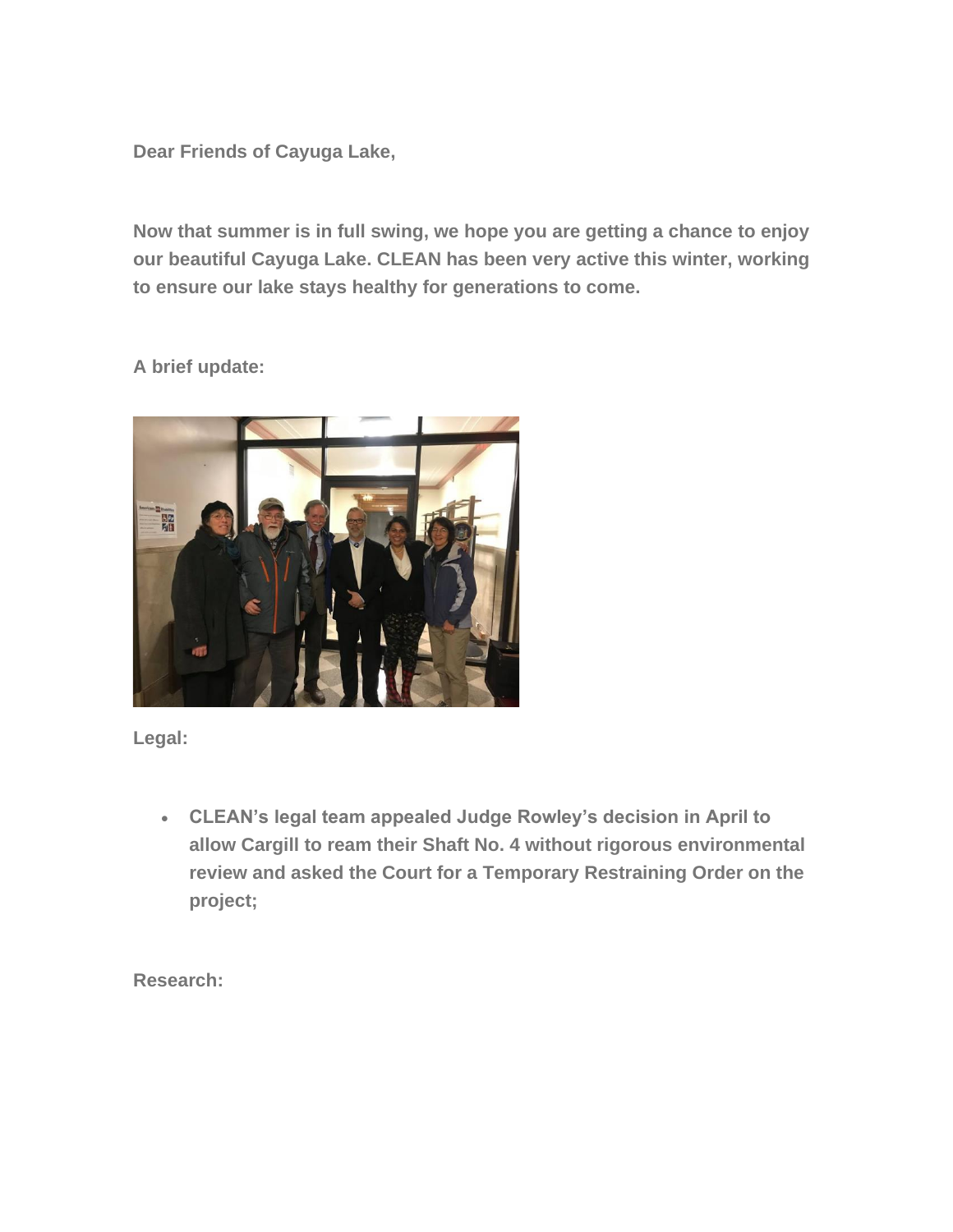- **CLEAN hired a consulting firm to review records and options for remediation of Cayuga Power's coal ash landfill on the east shore of Cayuga Lake;**
- **CLEAN provided research data that supports Our Children's Earth Foundation's upcoming Clean Water Act Lawsuit against Cargill for air and surface water contamination at the Cayuga Salt Mine surface operations at Portland Point;**
- **Our Eureka Manta+35 Water Probe was upgraded to record lake water quality measures such as pH, temperature, conductivity, depth, dissolved oxygen, turbidity, sodium, chloride, chlorophyll a, and cyanobacteria;**
- **CLEAN has resumed water quality research work on Discover Cayuga's weekly cruises on the MV Teal at the south end of Cayuga Lake;**



**Outreach:**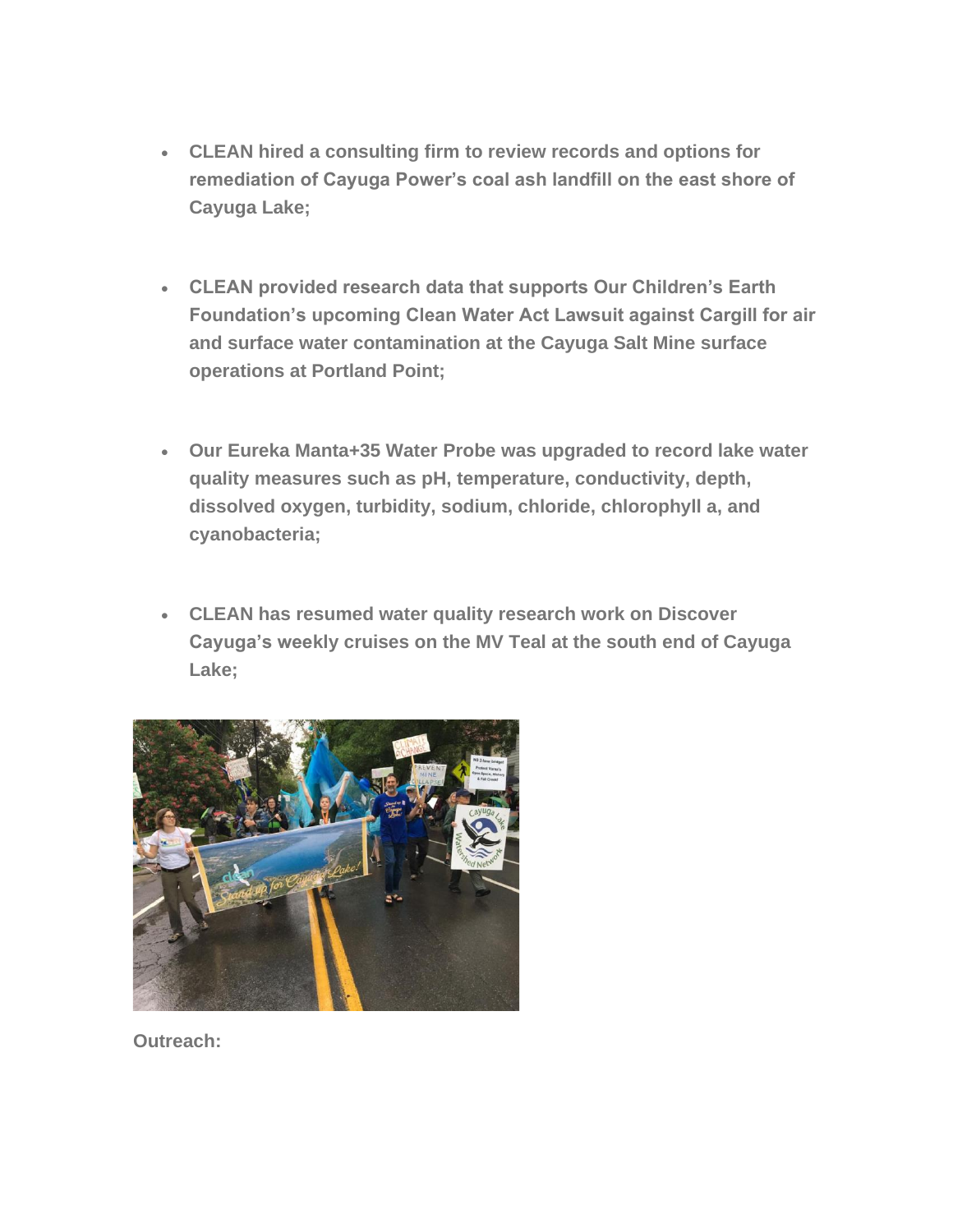- **Several of our members braved the rain and marched in the Ithaca Parade to raise awareness in the community regarding the threats to Cayuga Lake;**
- **CLEAN began a dialogue with members of the Tompkins County Legislature and the Environmental Management Council regarding the future of salt mining under the land and the likely closure of Cayuga Power's coal-fired power plant;**
- **Lake shore properties near Cayuga Salt Mine will be vulnerable to subsidence damage for more than 100 years after the mine closes. CLEAN is recruiting lakeside property owners to join a long-term subsidence monitoring program in the area that may be impacted by the Cayuga Salt Mine. Cargill's monitoring program appears to be unreliable at best and completely inadequate for long-term monitoring at worst. Please contact us at** [CLEAN.cayugalake@gmail.com](mailto:CLEAN.cayugalake@gmail.com) **if you are interested in joining this study.**
- **Members of CLEAN recently attended a Wednesday evening sunset cruise aboard the MV Teal, Discover Cayuga's** [Floating Classroom](https://www.ithacajournal.com/story/news/local/2018/08/23/organization-rebrands-discover-cayuga/1051301002/) **boat where Susan Allen-Gil, professor of environmental studies at Ithaca College, along with Jose Lozano, director of the Ithaca Area Waste Water Treatment Facility, presented their findings from a study of emerging pollutants in Cayuga Lake. Please see this link for more information:** [https://www.ithacajournal.com/story/news/local/2019/06/21/ca](https://www.ithacajournal.com/story/news/local/2019/06/21/cayuga-lake-pollutants-include-pharmaceuticals-microplastics/1504348001/?fbclid=IwAR2qvUssAIUYqcZNs_wz_96kpjKo87m7c1ZYcWbc8J97-vrwj6O7jLG9e7g) [yuga-lake-pollutants-include-pharmaceuticals](https://www.ithacajournal.com/story/news/local/2019/06/21/cayuga-lake-pollutants-include-pharmaceuticals-microplastics/1504348001/?fbclid=IwAR2qvUssAIUYqcZNs_wz_96kpjKo87m7c1ZYcWbc8J97-vrwj6O7jLG9e7g)[microplastics/1504348001/?fbclid=IwAR2qvUssAIUYqcZNs\\_wz\\_96kpjKo87](https://www.ithacajournal.com/story/news/local/2019/06/21/cayuga-lake-pollutants-include-pharmaceuticals-microplastics/1504348001/?fbclid=IwAR2qvUssAIUYqcZNs_wz_96kpjKo87m7c1ZYcWbc8J97-vrwj6O7jLG9e7g) [m7c1ZYcWbc8J97-vrwj6O7jLG9e7g](https://www.ithacajournal.com/story/news/local/2019/06/21/cayuga-lake-pollutants-include-pharmaceuticals-microplastics/1504348001/?fbclid=IwAR2qvUssAIUYqcZNs_wz_96kpjKo87m7c1ZYcWbc8J97-vrwj6O7jLG9e7g)
- **This summer CLEAN will be tabling at several local events. Please come visit us in the Education Village at the Ithaca Reggae**